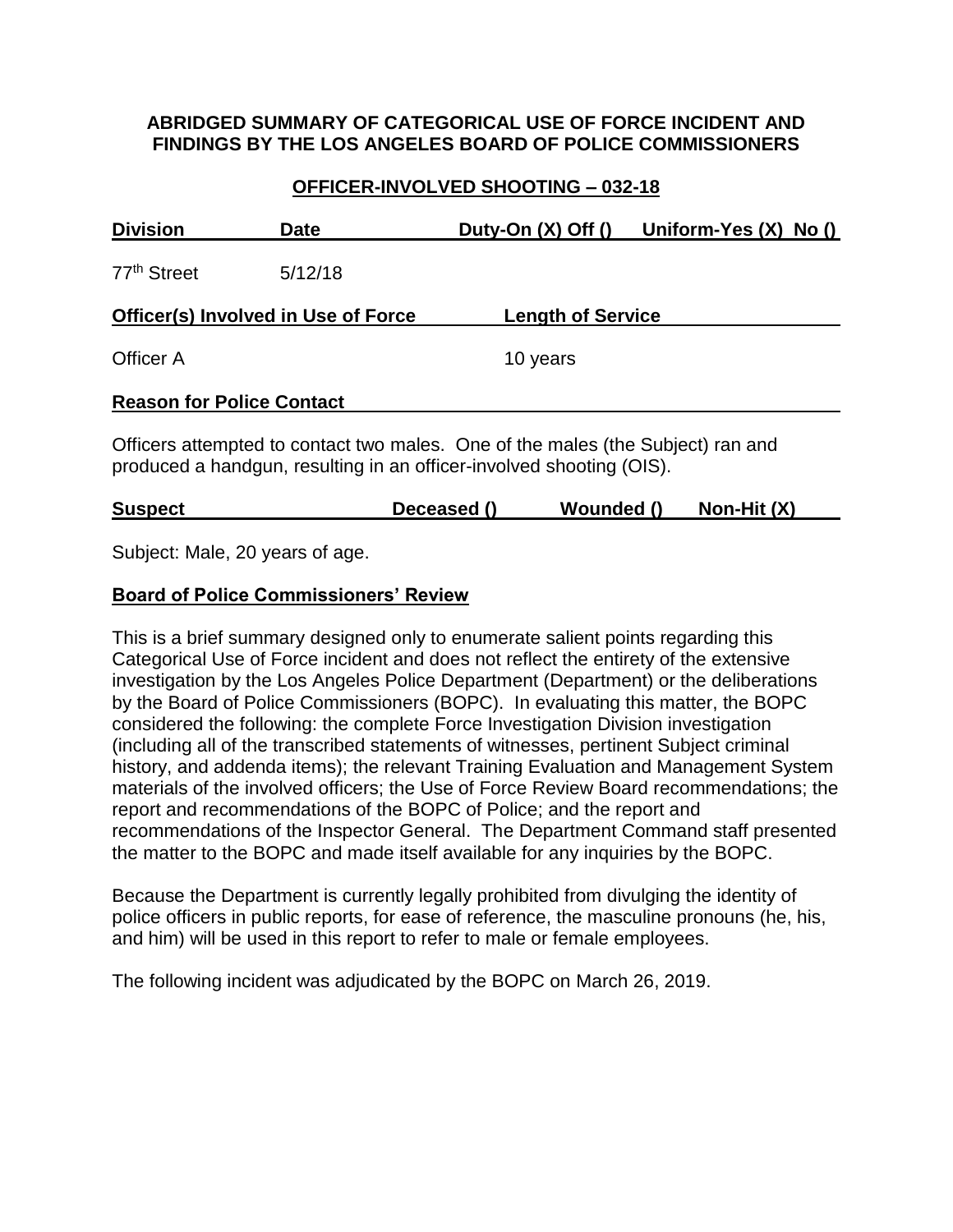#### **Incident Summary**

Officers A and B were assigned to conduct crime suppression due to recent shootings in the area.

As the officers drove on a residential street, they observed two males (Witness A and the Subject) walking west. According to Officer B, he observed Witness A and the Subject mid-block, crossing from the south side of the street to the north, toward a residence where he had previously participated in several probation searches. Additionally, Officer B was aware of several investigations involving another nearby residence, where stolen vehicles and firearms had been recovered. Officer B wanted to determine if Witness A and the Subject were gang members and directed his partner to drive down the street to where he last observed them.

Officer A indicated that he also noticed Witness A and the Subject. His attention was drawn to them because it appeared they were walking quickly while looking side-to-side. Officer A believed they were possibly preparing to commit a robbery or some other crime and suggested to his partner that they conduct a consensual encounter. According to Officer A, he and Officer B discussed their intent to conduct a consensual encounter with the purpose of determining if the men lived in the area, were on probation or parole, and to gain intelligence regarding possibly gang activity.

As the officers drove to where they last observed Witness A and the Subject, they observed them standing on the sidewalk in front of the residence. Officer A stopped their vehicle in the street adjacent to this location and activated his rear amber lights to alert other motorists. Both officers then exited their vehicle intending to make contact with these individuals. As Officer B stepped onto the curb, he walked toward Witness A and asked if he could talk with him.

**Note:** The investigation determined that neither officer broadcast their Code Six location upon initiating contact with Witness A and the Subject.

Upon reaching the sidewalk, Officer B noticed the Subject standing approximately ten feet to the right of him. Officer B indicated that the Subject appeared startled by his presence and immediately placed his right hand near his front waistband and grabbed what appeared to be a black object. Officer B observed that a small portion of the object was visible below the Subject's right wrist and believed it was some sort of a handle. The Subject then immediately turned to his left and ran, while attempting to maintain control of the object in his waistband. Based on his observations and prior gun arrests, Officer B formed the opinion that the object concealed by the Subject was a firearm and ran after him on the sidewalk.

Officer B did not communicate his observations to Officer A, because he observed him to his right in his peripheral vision, running after the Subject. Officer B heard his partner verbalize that the Subject had a gun and concluded he had made the same observations that he (Officer B) had.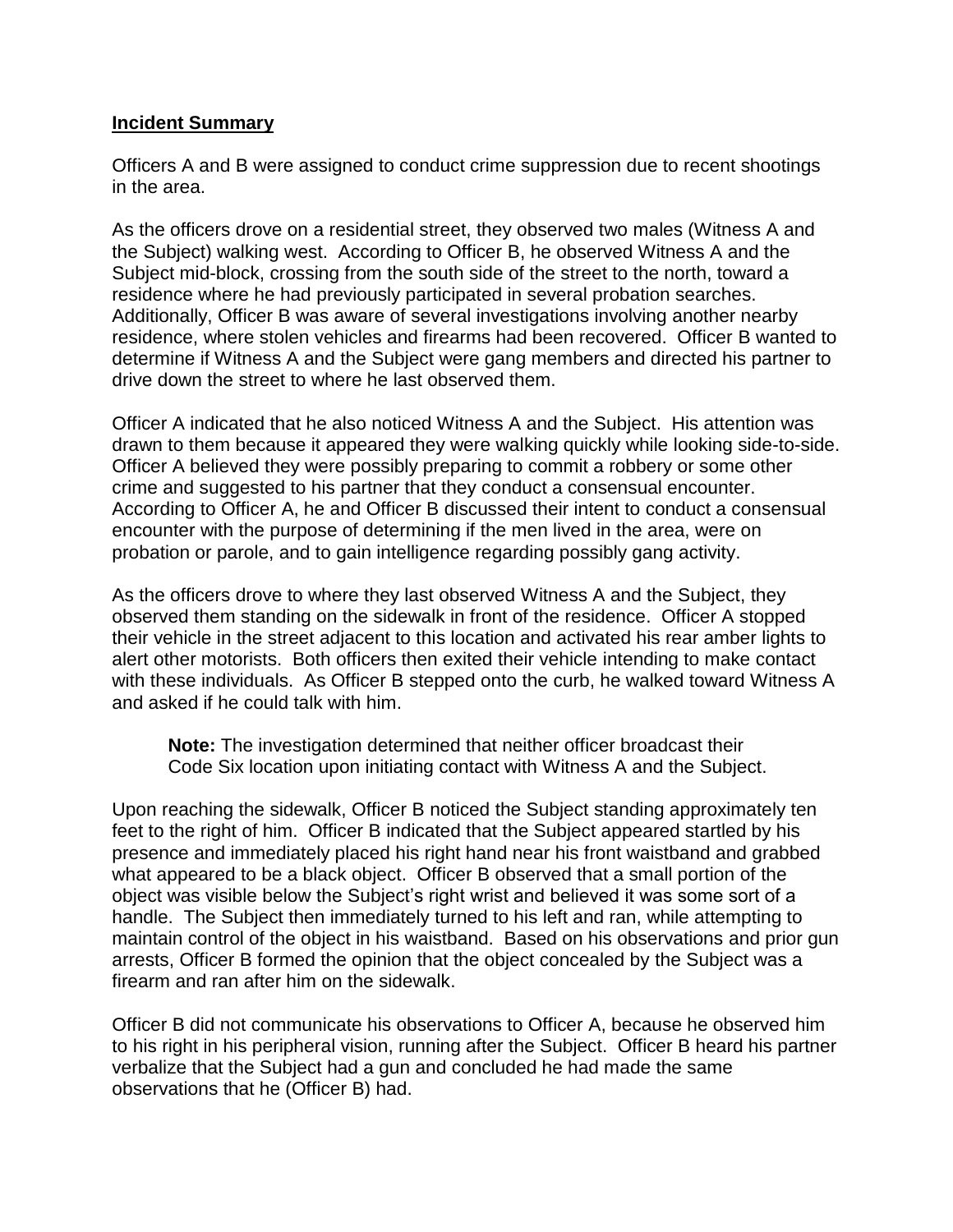Based on prior discussions he and Officer A had regarding foot pursuits with armed subjects, Officer B stated he knew the officers were not going to attempt to apprehend the Subject. Officer B's plan was to contain the Subject by directing resources to the scene with the goal of safely apprehending him.

According to Officer A, as he exited his driver's door and walked to the rear of his vehicle, he observed the Subject look in his direction and begin to run on the sidewalk. Based on the Subject's reaction, Officer A initially believed the Subject possessed contraband and initiated a foot pursuit by running in the street. Officer A indicated that his initial intent was to apprehend the Subject; however, that quickly changed when he noticed him reaching toward his front waistband. Officer A believed the Subject was either trying to reach for a firearm he was concealing, or prevent one from falling through his clothing. Moments later, Officer A observed the Subject remove what appeared to be a blue steel handgun from his front waistband and hold it in his right hand in a downward position. Believing that the situation could possibly escalate to the point where deadly force might be necessary, Officer A drew his pistol with his right hand and continued to chase the Subject.

**Note:** The Subject later acknowledged possessing a black 9-milimeter (mm) pistol of an unknown make and indicated he carried it inside his right front waistband as he ran. This item was not recovered during the investigation. However, based on the video evidence and the Subject's admission, it will be referred to as a pistol throughout the remainder of this report.

Officer A's Body Worn Video (BWV) depicted him exit his vehicle and immediately run in the street as the Subject fled on the sidewalk. Within approximately one second of initiating the foot pursuit, Officer A can be heard yelling, "Gun, Gun, Gun! Don't [expletive] move! Don't [expletive] move!"

**Note:** Officer A acknowledged using profanity. Officer A characterized his words as tactical language and used them as a means to convince the Subject to stop without having to resort to deadly force.

According to Officer A, his intent in pursuing the Subject changed at that point from apprehension to containment. His goal was at that point to maintain sight of the Subject and request back-up, an Air Unit, and a supervisor. Despite his intent, Officer A acknowledged that he did not initiate a broadcast during the foot pursuit. He indicated that because he was closer to the Subject, he believed requesting those resources was Officer B's responsibility. Officer A added that given the Subject's actions, he believed he might have had to use deadly force, and therefore, he felt it was unsafe to reach for his radio.

As the foot pursuit continued, Officer A observed the Subject discard an unknown dark object to the ground, but saw he was still running with a pistol in his right hand.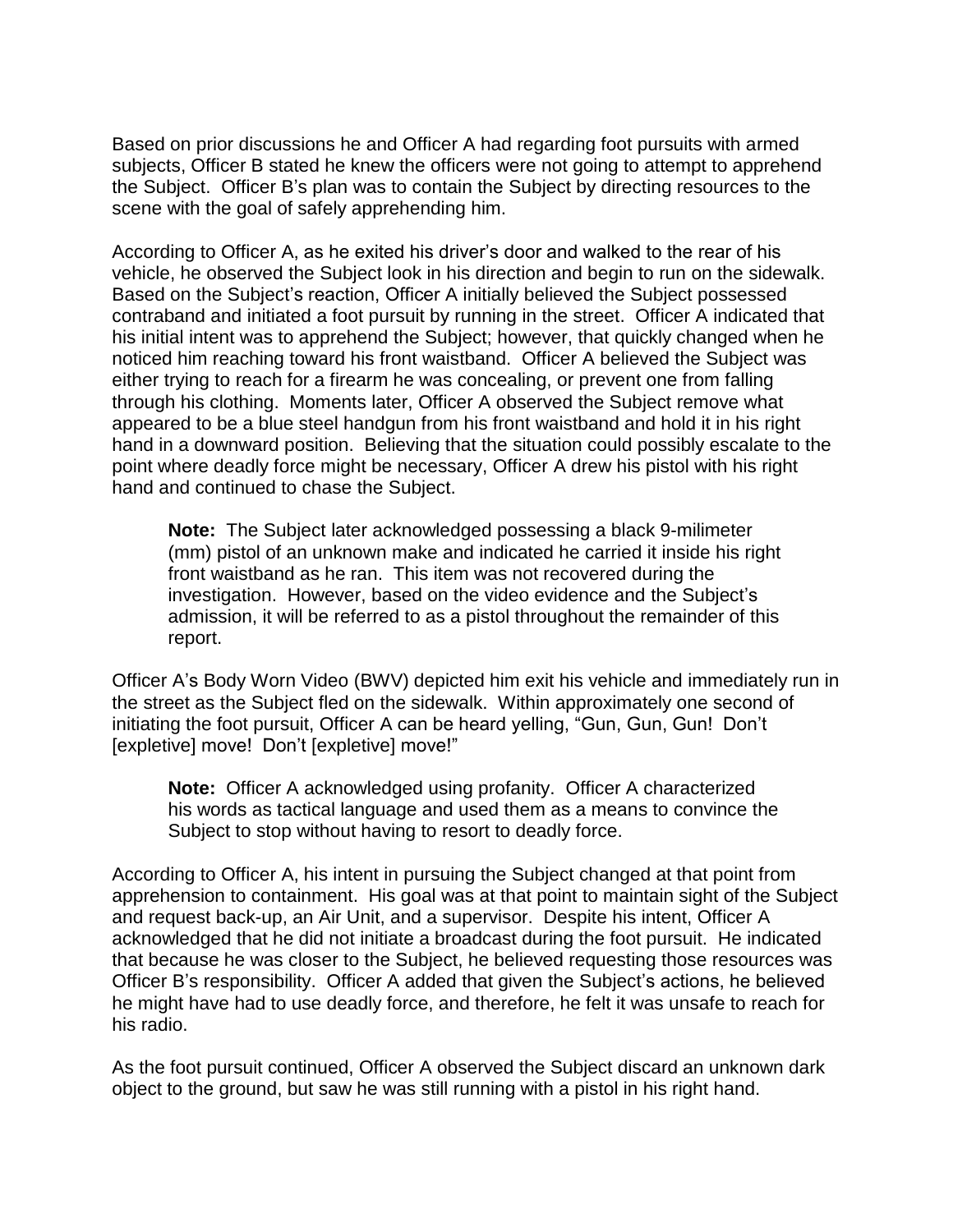Meanwhile, as Officer B continued in foot pursuit, he too observed the Subject discard a black metallic object from his right hand that landed just behind the Subject in a grass area adjacent to the sidewalk. Officer B believed the Subject had dropped a gun and slowed down to retrieve it. As Officer B bent down to grab the item, he recognized it was a pistol magazine. Officer B quickly picked up the magazine with his right hand and continued running. Officer B saw that the Subject was still running with his right hand near his front waistband and that he (the Subject) was increasing the distance away from him. He also observed that Officer A was ahead of him running in the street and realized it was now his (Officer B's) responsibility to broadcast they were in foot pursuit.

**Note:** According to the Subject, he was unaware his magazine had become dislodged from his pistol. He indicated the magazine was seated loosely inside his pistol and inadvertently fell to the ground as he was running.

Despite his intent, Officer B indicated that he was unable to broadcast, because he was simultaneously trying to secure the flashlight he had in his hand, recover the magazine from the ground, activate his BWV, and remove his radio from his equipment belt.

Officer B stated that by the time he finished those tasks, he heard gunshots, broadcast that the officers needed help, and advised Communications Division (CD) of their location. In addition to the above described tasks, Officer B's BWV also depicted him drawing and holstering his pistol during the beginning stages of the foot pursuit.

According to Officer A, when the Subject initially began to run, he observed him pointing the muzzle of his pistol in a downward direction. As the foot pursuit continued, he saw the Subject's arms move back and forth and the muzzle of his pistol canted in an upward direction. Officer A also noted that the Subject looked over his right shoulder several times in his direction. Officer A believed the Subject was attempting to ascertain his location to shoot him. As a means to provide him a measure of cover and concealment, Officer A remained in the street and ran along the parked vehicles positioned against the curb.

Officer A ran with his pistol drawn for the duration of the foot pursuit because he did not believe he had time to holster his pistol. He also indicated that while running in the street, he pointed his pistol at the Subject each time the Subject turned to look over his shoulder in his direction.

**Note:** Officer A's BWV depicted him pointing his pistol at the Subject twice during the first ten seconds of the foot pursuit.

As the Subject continued to run, Officer A momentarily lost sight of him for approximately one car length because of the parked vehicles that were between them. When Officer A regained sight of the Subject, he observed that he was no longer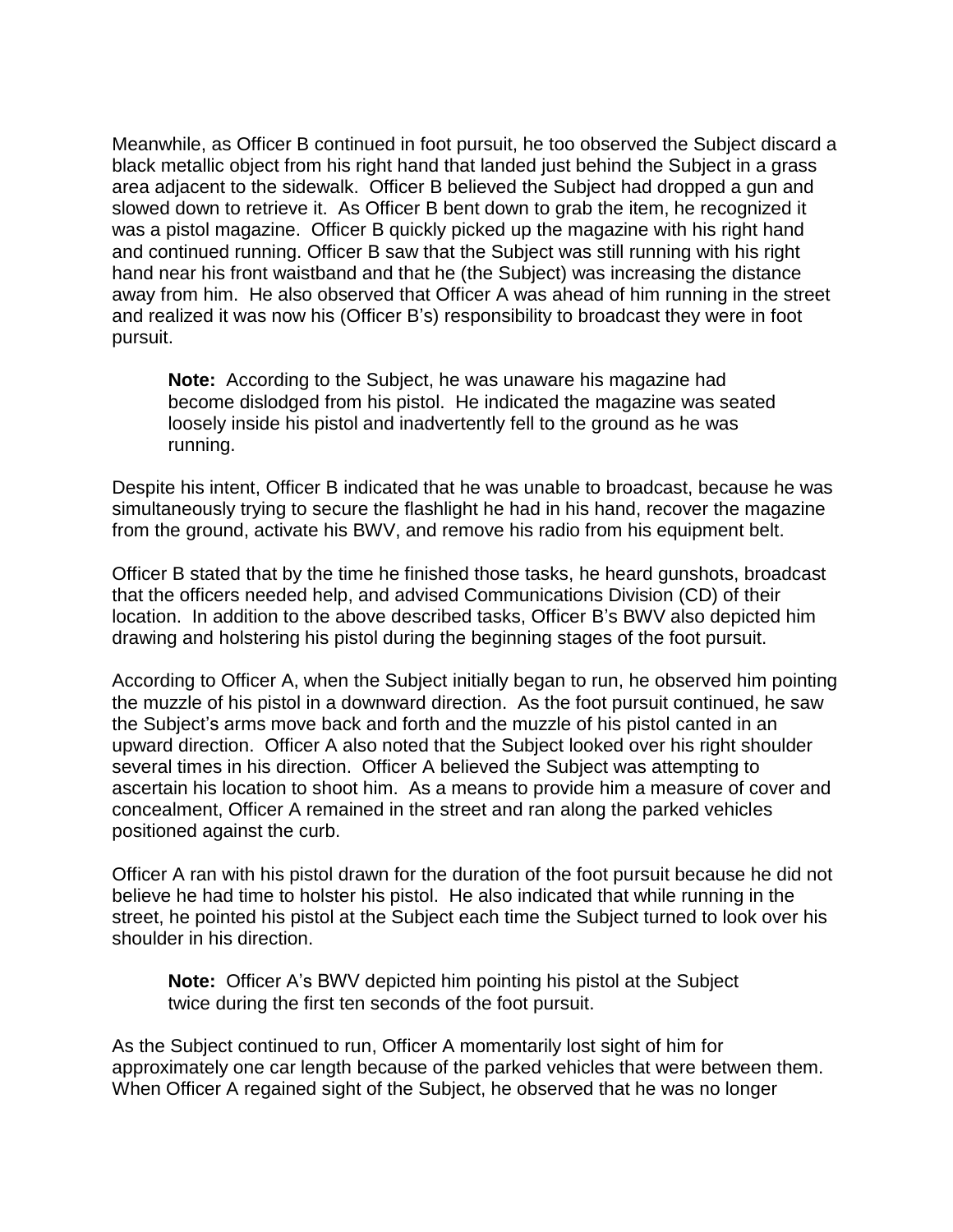running with the firearm in his right hand and believed he had placed it in his waistband in order to run more effectively. According to Officer A, the Subject began reaching for his waistband while continuing to look over his shoulder in his (Officer A's) direction. Officer A believed the Subject was trying to track his movements in order to shoot him.

Unbeknownst to both Officer A and Officer B, the Subject had thrown his firearm to the ground moments earlier.

**Note**: The Subject acknowledged that he discarded the pistol as he ran and then attempted to lift his shirt to show the officers he was not armed.

The Subject continued to run and crossed over a driveway to an alley. As Officer A approached the same driveway, he saw he was no longer going to have cover, because the next vehicle in front of him was a small passenger vehicle parked on the other side of the driveway.

Officer A acknowledged he closed the distance on the Subject for the purpose of maintaining sight of him and broadcasting the Subject's location to responding officers.

Officer A perceived the Subject was purposely slowing down to engage him. This fear was further established by the Subject continuing to reach toward his front waistband area with his left hand, while turning his body to look back at him. Officer A made the decision at that point to move diagonally from the street to the sidewalk and give up his cover, because he believed the Subject was about to shoot him.

Now that Officer A was exposed and without cover, he believed the Subject knew his (Officer A's) location and was preparing to shoot him. Officer A was also aware that the Subject was approaching a major thoroughfare and was concerned he would kill someone. Officer A indicated he did not want to give the Subject the opportunity to completely turn and face him, and fired two to three rounds at the Subject's center body mass. Officer A estimated he was approximately half of a car length behind the Subject when he discharged his first round.

Security video obtained in the area depicted the actions of the Subject immediately preceding the OIS. The Subject was captured running with a slight bend in his left arm and with his left hand near his front waistband. His right hand, however, appeared to swing back and forth in a running stride. The Subject moved beyond the view of the camera at the time the OIS occurred.

Officer A's BWV depicted him raise his pistol with his right hand as the Subject was in the process of turning his upper body in his (Officer A's) direction. By the time Officer A joined his hands to form a two-handed shooting position, the Subject turned his body away from Officer A. A fraction of a second later, Officer A fired two rounds at the Subject in rapid succession. At the time Officer A fired his rounds, the Subject's arms were partially in view and appeared to swing back and forth. The Subject continued to run an additional seven to eight steps, while transitioning from the sidewalk to the grass area. As Officer A followed behind, he momentarily released his two-handed grip on his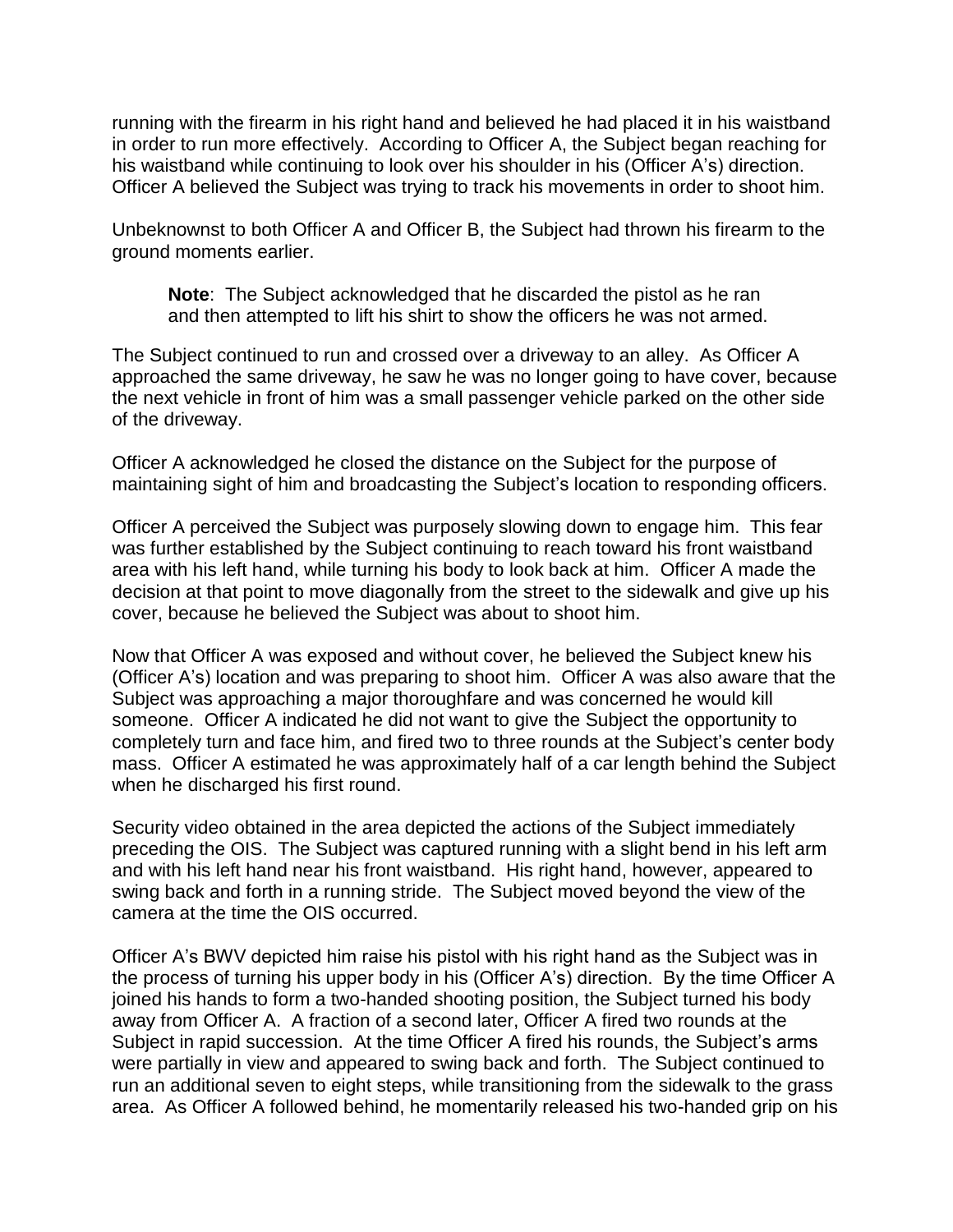pistol and lowered it with his right hand. He quickly raised his pistol back to a twohanded shooting position and fired an additional round at the Subject. Officer A fired his rounds while running and from a decreasing distance of approximately 14 to 10 feet. He fired all three of his rounds in approximately two and a half seconds. None of his rounds struck the Subject.

**Note:** Based on a review Officer A's BWV, it appeared that he fired at the Subject while both he and the Subject were in a full sprint.

According to Officer A, he assessed after firing his first round and observed the Subject continue to reach for his waistband with his left hand while looking back at him. Officer A believed the Subject still posed a deadly threat to him and fired two additional rounds. Officer A believed that at the time he fired his rounds, the Subject had his back to him, but his shoulders were turning in his (Officer A's) direction.

**Note:** The investigation revealed that one of Officer A's rounds struck Witness B's SUV as he (Witness B) was exiting; another round struck a residence and penetrated a bedroom window, with the projectile coming to rest on the bedroom floor. It is unknown whether the bedroom was occupied at the time of the OIS. No impact associated with the other round fired by Officer A was located.

Following Officer A's last shot, the Subject continued forward an additional one to two steps and stumbled to the ground, landing on his right side. He was then taken into custody without further incident.

# **Los Angeles Board of Police Commissioners' Findings**

The BOPC reviews each Categorical Use of Force incident based upon the totality of the circumstances, namely all of the facts, evidence, statements and all other pertinent material relating to the particular incident. In every case, the BOPC makes specific findings in three areas: Tactics of the involved officer(s); Drawing/Exhibiting of a firearm by any involved officer(s); and the Use of Force by any involved officer(s). Based on the BOPC's review of the instant case, the BOPC made the following findings:

# **A. Tactics**

The BOPC found Officers A and B's tactics to warrant Administrative Disapproval.

# **B. Drawing/Exhibiting**

The BOPC found Officers A, and B's drawing and exhibiting of a firearm to be in policy.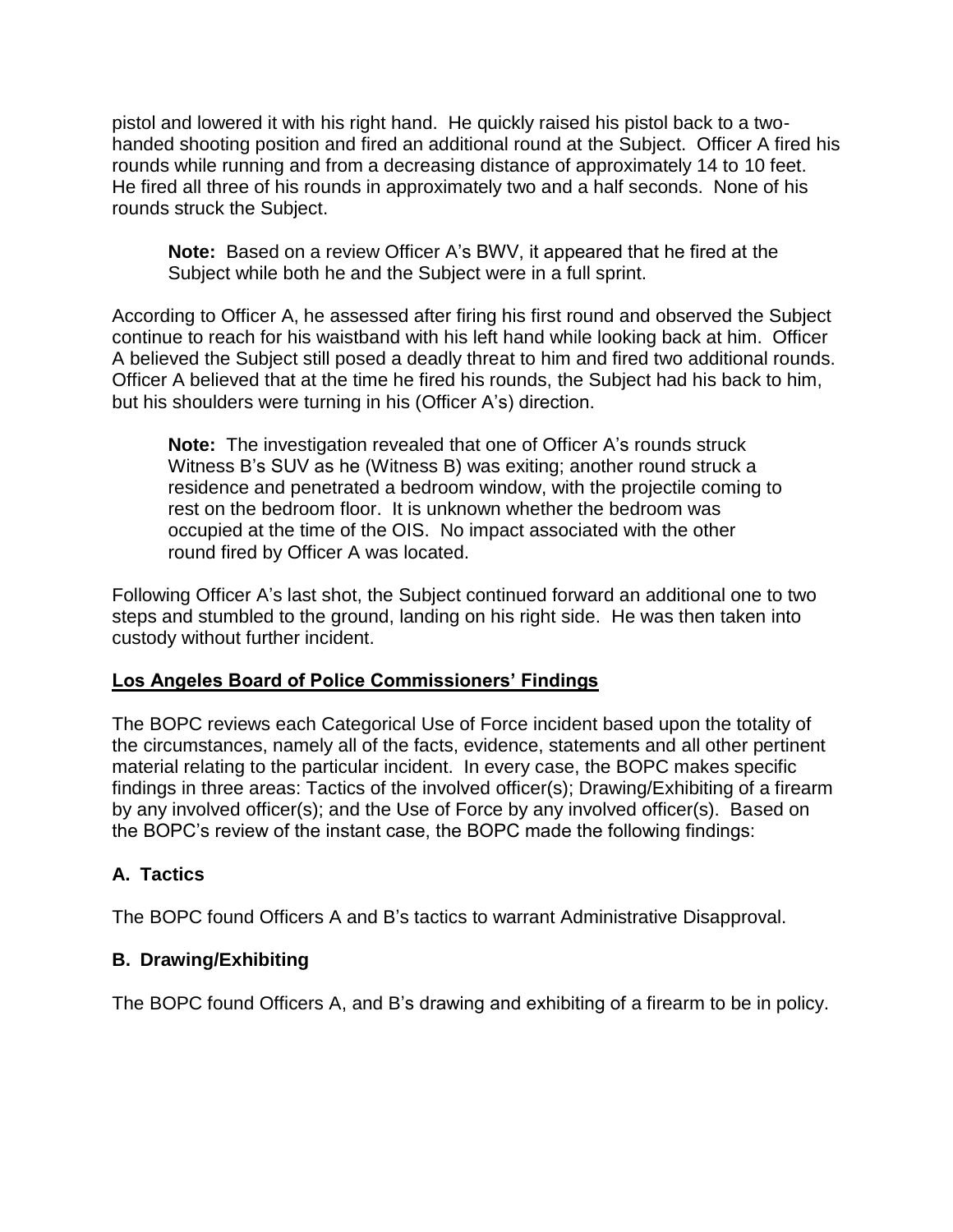# **C. Lethal Use of Force**

The BOPC found Officers A's lethal use of force to be out of policy.

## **Basis for Findings**

In making its decision in this matter, the Commission is mindful that every "use of force by members of law enforcement is a matter of critical concern both to the public and the law enforcement community. It is recognized that some individuals will not comply with the law or submit to control unless compelled to do so by the use of force; therefore, law enforcement officers are sometimes called upon to use force in the performance of their duties. It is also recognized that members of law enforcement derive their authority from the public and therefore must be ever mindful that they are not only the guardians, but also the servants of the public. The Department's guiding value when using force shall be reverence for human life. Officers shall attempt to control an incident by using time, distance, communications, and available resources in an effort to de-escalate the situation, whenever it is safe and reasonable to do so. When warranted, Department personnel may objectively use reasonable force to carry out their duties. Officers who use unreasonable force degrade the confidence of the community we serve, expose the Department and fellow officers to legal and physical hazards, and violate the rights of individuals upon whom unreasonable force is used. Conversely, officers who fail to use force when warranted may endanger themselves, the community and fellow officers." (Use of Force Policy, Los Angeles Police Department Manual.)

The Commission is cognizant of the legal framework that exists in evaluating use of force cases, including the United States Supreme Court decision in Graham v. Connor, 490 U.S. 386 (1989), that:

"The reasonableness of a particular use of force must be judged from the perspective of a reasonable officer on the scene, rather than with the 20/20 vision of hindsight. The calculus of reasonableness must embody allowance for the fact that police officers are often forced to make split-second judgments – in circumstances that are tense, uncertain and rapidly evolving – about the amount of force that is necessary in a particular situation."

The Commission is further mindful that it must evaluate the actions in this case in accordance with existing Department policies. Relevant to our review are Department policies that relate to the use of force:

Law enforcement officers are authorized to use deadly force to:

- Protect themselves or others from what is reasonably believed to be an imminent threat of death or serious bodily injury; or
- Prevent a crime where the subject's actions place person(s) in imminent jeopardy of death or serious bodily injury; or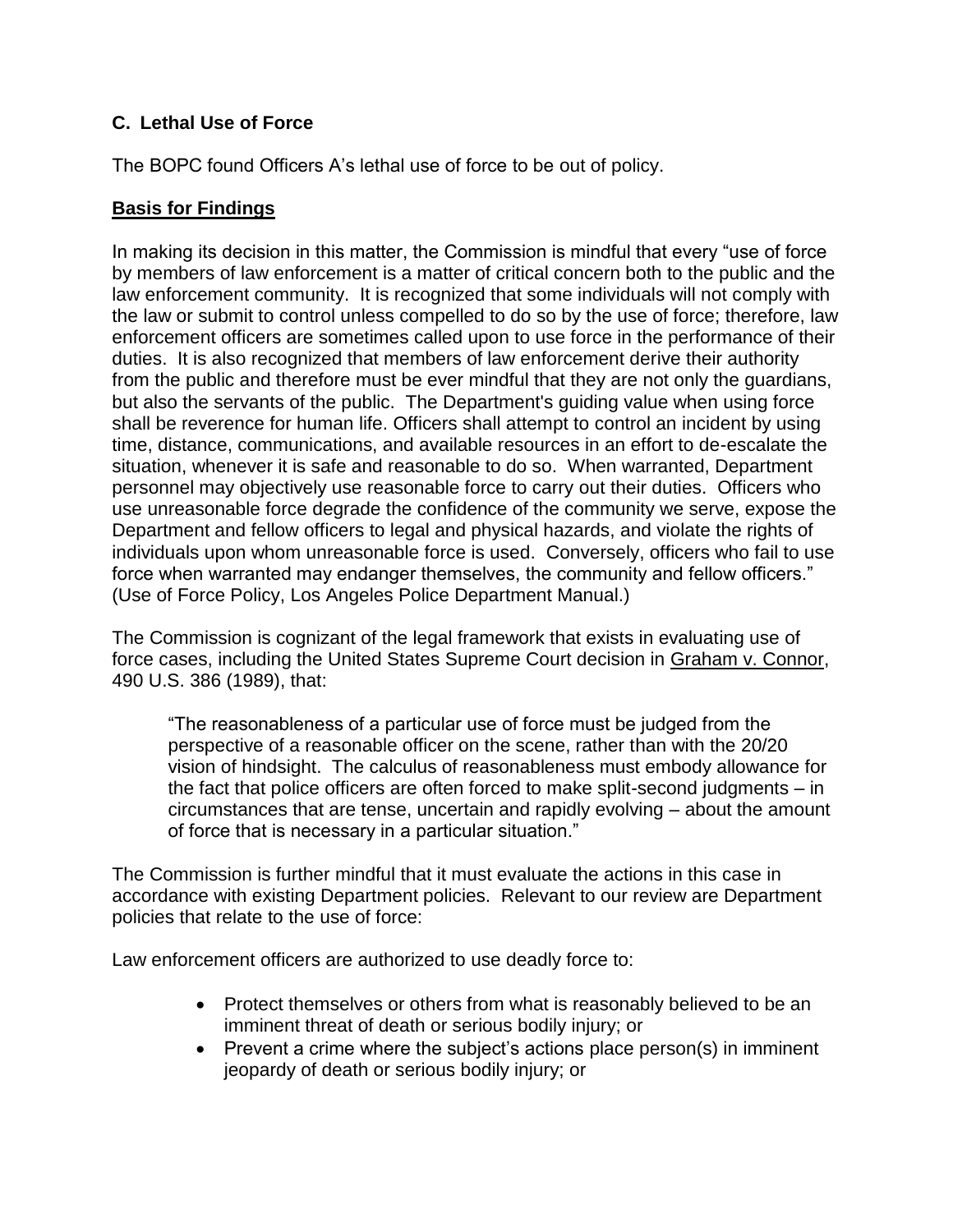• Prevent the escape of a violent fleeing felon when there is probable cause to believe the escape will pose a significant threat of death or serious bodily injury to the officer or others if apprehension is delayed. In this circumstance, officers shall to the extent practical, avoid using deadly force that might subject innocent bystanders or hostages to possible death or injury.

The reasonableness of an Officer's use of deadly force includes consideration of the officer's tactical conduct and decisions leading up to the use of deadly force. (Use of Force Policy, Los Angeles Police Department Manual.)

An officer's decision to draw or exhibit a firearm should be based on the tactical situation and the officer's reasonable belief that there is a substantial risk that the situation may escalate to the point where deadly force may be justified. (Los Angeles Police Department Manual.)

Tactical de-escalation involves the use of techniques to reduce the intensity of an encounter with a subject and enable an officer to have additional options to gain voluntary compliance or mitigate the need to use a higher level of force while maintaining control of the situation. Tactical de-escalation does not require that an officer compromise his or her safety or increase the risk of physical harm to the public. De-escalation techniques should only be used when it is safe and prudent to do so. (Tactical De-Escalation Techniques, October 2016.)

- During its review of the incident, the BOPC considered the following:
	- 1. **Debriefing Point No. 1 Code Six** (Substantial Deviation Officers A and B)

In this situation, the officers were not initially faced with a rapidly unfolding tactical situation and had sufficient time to broadcast their Code Six location, as well as any other relevant information prior to initiating their investigation.

Based on the totality of the circumstances, the BOPC found that Officers A and B, despite having the time and opportunity to do so, failed to notify CD of their location, resulting in a substantial deviation, without justification, from approved Department tactical training.

## 2. **Debriefing Point No. 2 Tactical Vehicle Deployment** (Substantial Deviation – Officer A)

In this case, Officer A placed himself and his partner at a significant tactical disadvantage by positioning the police vehicle in close proximity to the Subject and Witness A. Officer A indicated it was his intent to conduct a consensual encounter. This decision should have afforded him the time to determine where it would be most advantageous to stop his police vehicle.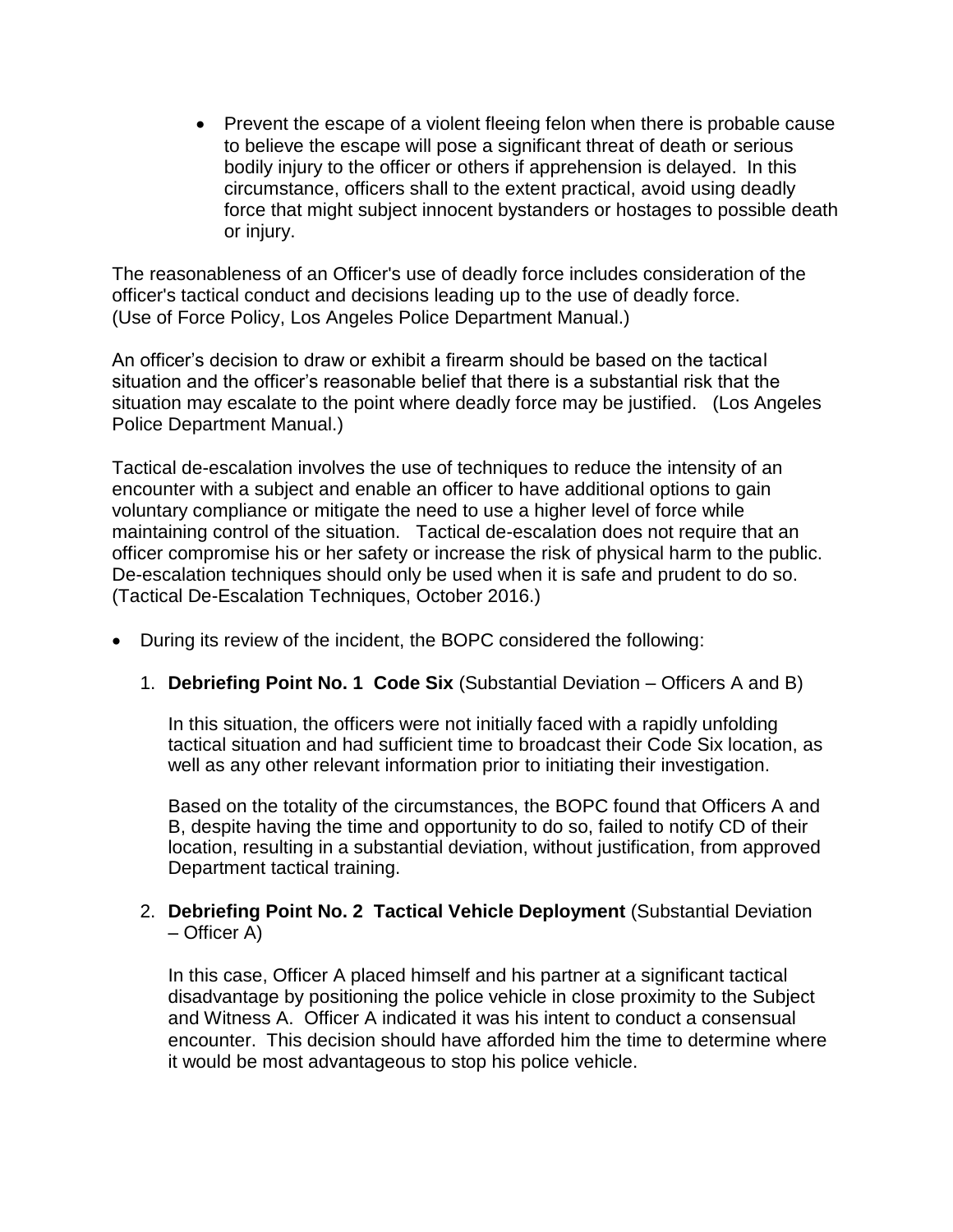3. **Apprehension vs. Containment Mode/Pursuing Possibly Armed Suspect**  (Substantial Deviation – Officer A)

Officer A engaged in a foot pursuit of an armed suspect in apprehension mode, rather than pursuing him in containment mode.

4. **Separation/ Utilization of Cover** (Substantial Deviation – Officer A)

In this case, Officer A initially engaged in a foot pursuit in containment mode, but made the decision to leave cover and transition into apprehension mode despite believing the Subject was armed. Officer A left the cover of the vehicles parked in the street to run behind the Subject on the sidewalk and closed the distance between himself and the Subject. Consequently, when the Subject who had his hand near his waistband, turned his upper body in Officer A's direction, Officer A was forced to engage the Subject without the benefit of cover. During the foot pursuit, Officer A was not aware that his partner, Officer B, had stopped to pick up an item that the Subject had discarded. This lack of awareness of his partner's location resulted in him becoming separated from Officer B by approximately 162 feet by the time the OIS occurred. This separation limited the officers' ability to effectively communicate or render immediate aid to one another. Additionally, after the OIS, Officer A failed to redeploy to available cover and wait for his partner and additional resources to coordinate taking the Subject into custody.

5. **Contact and Cover** (Substantial Deviation – Officer A)

In this case, Officer A placed himself at a tactical disadvantage by initiating physical contact with what he believed to be an armed subject, without the benefit of a cover officer.

Based on the totality of the circumstances, the BOPC found that Officer A's actions were a substantial deviation, without justification, from approved Department tactical training.

- The BOPC also considered the following:
	- 1. Foot Pursuit Broadcast

The investigation revealed that Officer B did not immediately broadcast that he and Officer A were in foot pursuit. When the situation quickly escalated from a consensual encounter into a detention and foot pursuit, Officer B was faced with a rapidly evolving scenario and was required to process multiple tasks. Officer B realized his role and attempted to initiate a broadcast, but the OIS had already occurred by the time he was able to advise CD of the officers' location.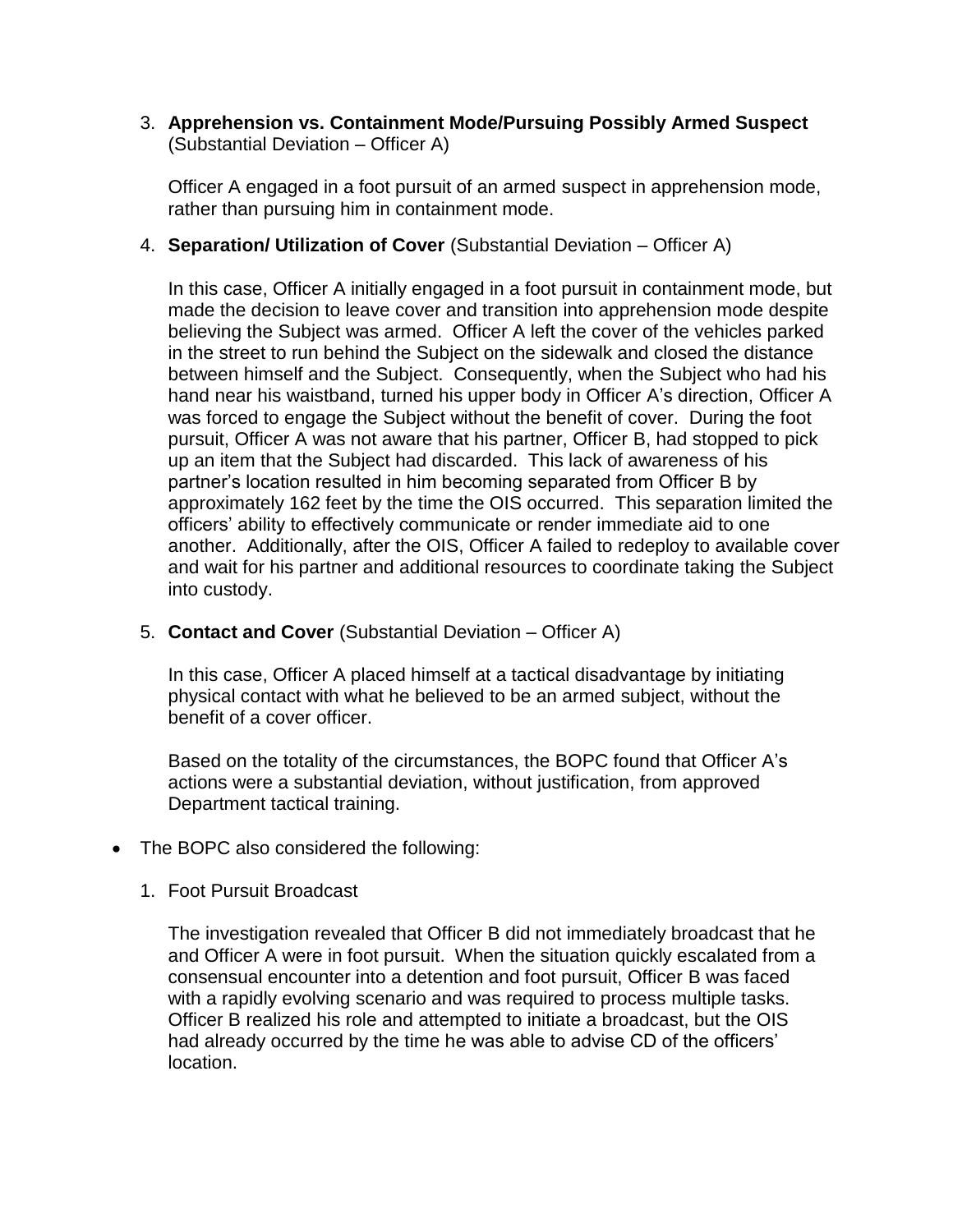2. Running with Service Pistol Drawn

The investigation revealed that during the foot pursuit, Officer A rapidly ran after the Subject with his service pistol drawn.

3. Stable Shooting Platform

The investigation revealed that Officer A fired his service pistol while running.

4. Initiating Physical Contact While Holding a Service Pistol

The investigation revealed that Officer A had his service pistol drawn when he initiated physical contact with the subject.

5. Body Worn Video (BWV) Activation

The investigation revealed that Officer B activated his BWV late.

6. Profanity

The investigation revealed that Officer A utilized profanity while giving the Subject commands.

7. Cover

Officer B did not draw his weapon to cover Officer A after he (Officer B) arrived at the location of the OIS, prior to the Subject being handcuffed and searched.

• The evaluation of tactics requires that consideration be given to the fact that officers are forced to make split-second decisions under very stressful and dynamic circumstances. Tactics are conceptual and intended to be flexible and incidentspecific, which requires that each incident be looked at objectively and the tactics be evaluated based on the totality of the circumstances.

Each tactical incident also merits a comprehensive debriefing. In this case, there were identified areas where improvement could be made. A Tactical Debrief is the appropriate forum for the involved personnel to discuss individual actions that took place during this incident.

### **B. Drawing/Exhibiting**

According to Officer B, the Subject grabbed an object in his waistband as he fled on foot. Officer B opined that the Subject was armed with a firearm. Officer B drew his service pistol while in foot pursuit of an armed subject.